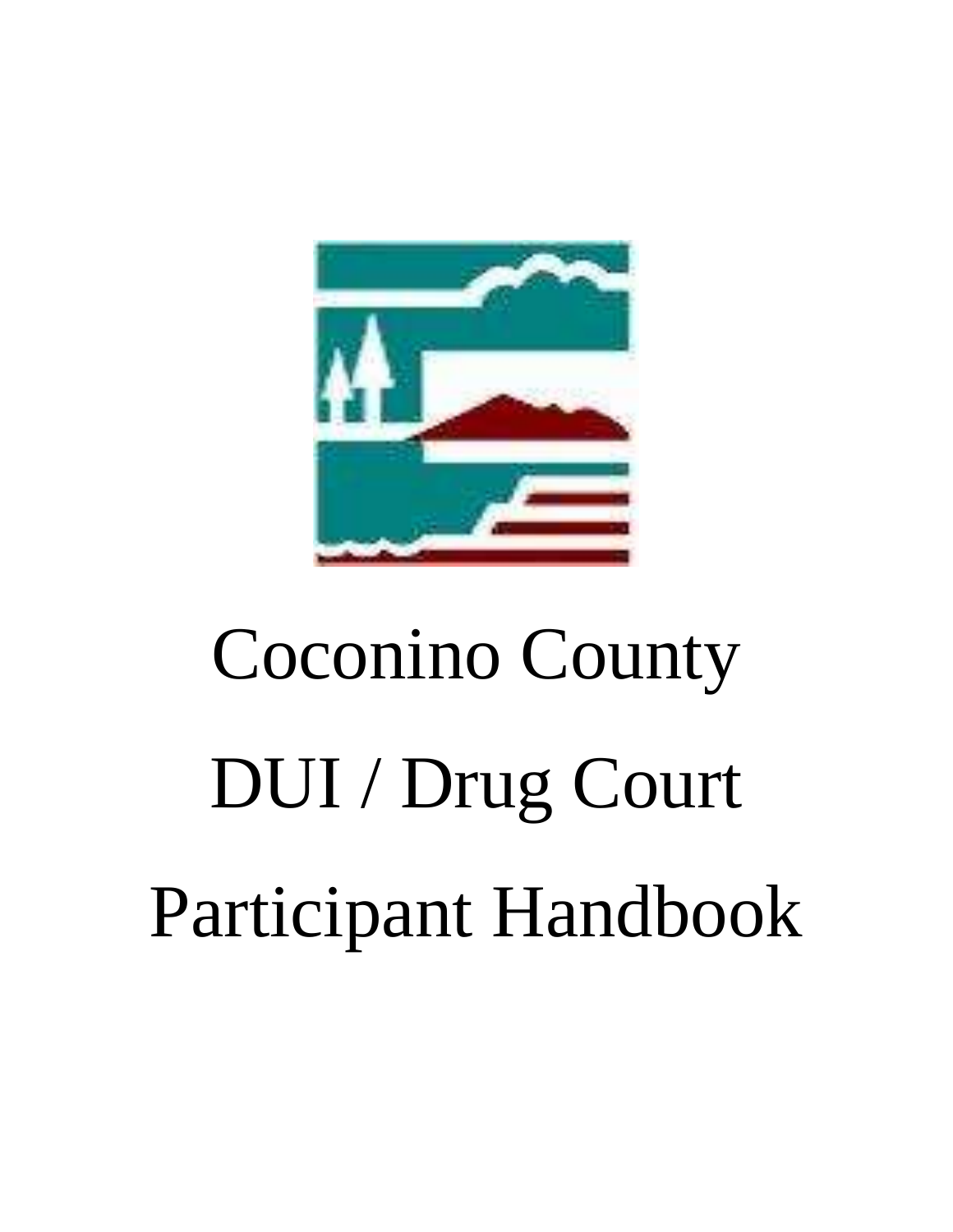Welcome to the Coconino County DUI/ Drug Court Program. This handbook is designed to answer questions, address concerns and provide information about the DUI/Drug Court Program. As a participant, you will be expected to follow the instructions given by the Judge in DUI/Drug Court and to comply with the treatment plan developed by your counselor. This handbook will detail what is expected of you as a participant and review general program information. Participants are encouraged to share this handbook with family and friends.

*You must move within a 35 mile radius of Flagstaff before you start the program. Your first day of the program will be your Change of Plea/Sentencing date scheduled with the DUI/Drug Court Judge.*

You must first meet with your probation officer to complete an intake interview and discuss the conditions of the program. Your Probation Officer is Steve Bondurant, the phone number is (928)-679-8426 and the address is 222 East Birch St. After meeting with your probation officer, you must also meet with your treatment provider immediately. They are located at 2101 N. Fourth St. and the phone number is (928)-773- 9376. You will also need to meet with your attorney, Kevin O'Brien, from the Public Defender's Office. His office number is (928)-679-7700 and his cell phone is (928)-266- 6331. His office is located at 110 E. Cherry Ave. If during referral or assessment a defendant appears to be an undocumented citizen, the DUI/Drug Court Coordinator will notify the referring Defense Attorney that if the defendant is offered a DUI/Drug Court plea and the defendant is sentenced to Probation, the Probation Department will report their illegal status to ICE or Immigrations and Customs Enforcement. If the defendant is working for an employer, Adult Probation staff will also inform the employer of his or her illegal status.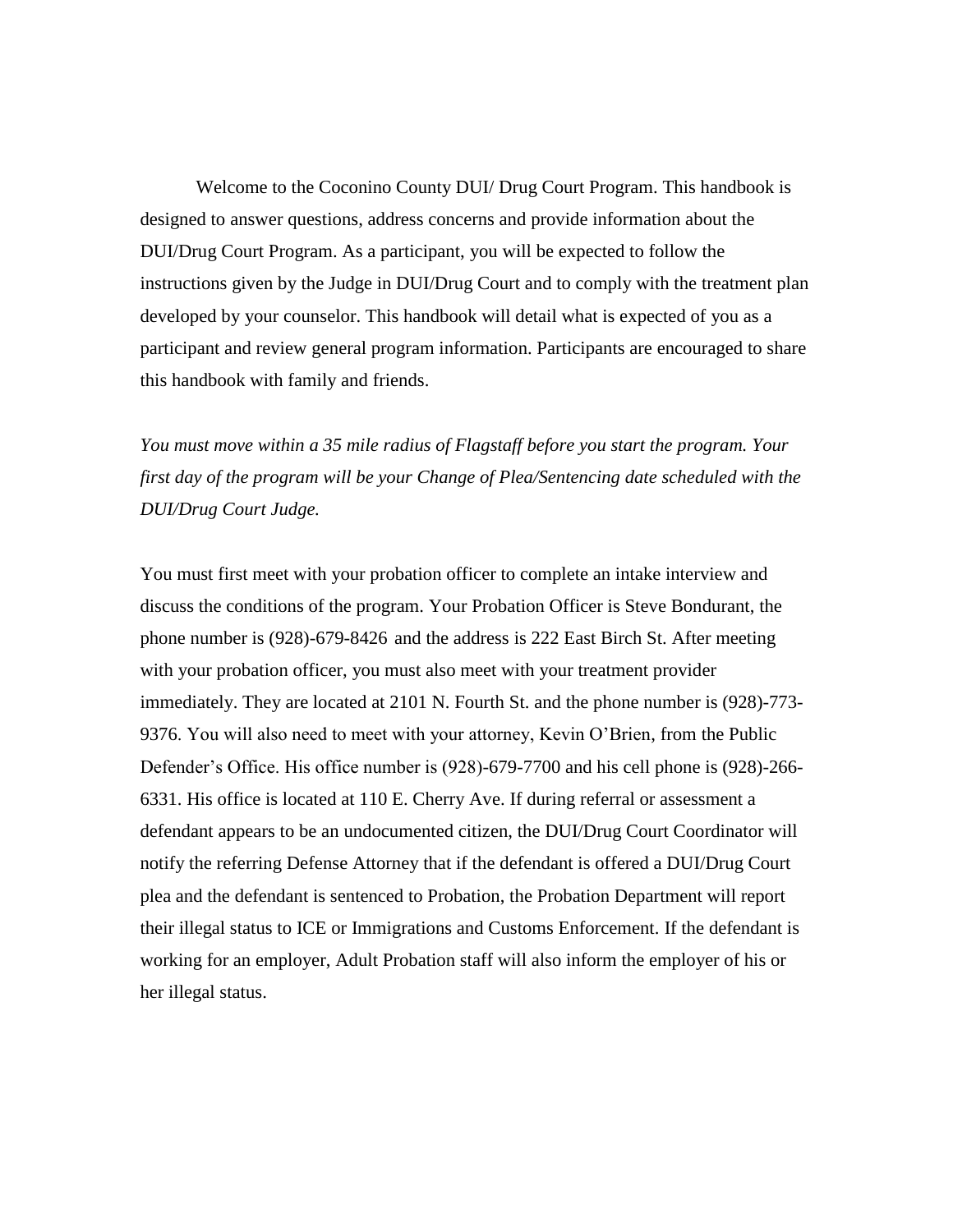# **MISSION STATEMENT**

To require abstinence and accountability, and promote recovery through a courtsupervised treatment program which reduces crime, improves community safety and leads to a healthier, more productive lifestyle.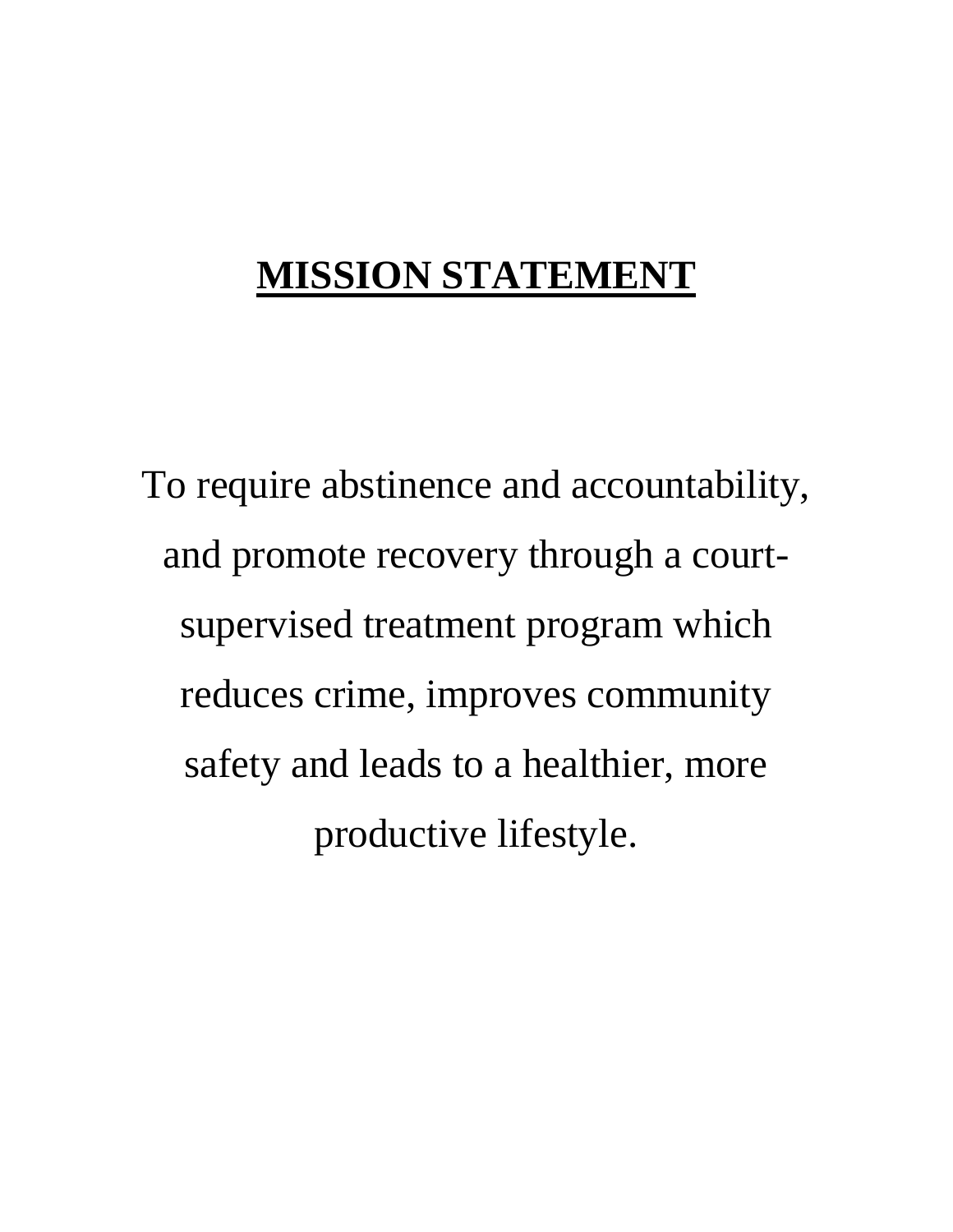#### **PROGRAM DESCRIPTION**

The Coconino County DUI/Drug Court Program is a court-supervised, comprehensive treatment program for non-violent offenders. This is a voluntary program that includes regular court appearances before a designated DUI/Drug Court Judge, treatment (includes individual and group counseling), drug testing, regular meetings with your probation officer and support group attendance. Treatment is supervised by Northern Arizona Substance Abuse Services (NASAS). A counselor or probation officer will assist you with obtaining assessments for educational and skill-related needs and will provide referrals for vocational training, education and/or job placement services as needed. All participants are required to participate in Intensive Outpatient Treatment (IOP) at NASAS. However, your treatment plan may be modified to address additional needs and your progress in the program which may include but is not limited to: residential treatment, placement in a half-way house, individual therapy, relapse prevention groups, or increased group meetings. The program length is one year. After eligibility has been determined, a Deputy Public Defender or privately retained counsel will advise you of your choices and discuss the DUI/Drug Court Program with you. If you choose to accept the program, an appointed attorney will continue to assist you throughout DUI/Drug Court. A person may be eligible if the current charge is DUI, possession of drugs, or other alcohol or drug related crimes, and the person has a history of nonviolent crimes involving alcohol and/or drug use. Anyone who has been convicted of a "serious offense" as defined by statute,

a sexual offense, or an offense involving a weapon or dangerous instrument is not eligible for the program. Also, participants must avow no previous participation in any drug court programs. Failure to complete the program will result in imposition of the sentence set forth in your plea agreement. Successful completion and graduation from the program may result in early termination of probation and/or dismissal of the charges.

The Coconino County DUI/Drug Court Judge will oversee your progress and will have full jurisdiction of the entire process. Final determination of eligibility to enter the program shall only be made by the County Attorney's Office, with input from the appropriate agencies and treatment staff. If unforeseen serious medical injuries or health problems occur prior to program completion, the DUI/Drug Court Team may decide to discharge a participant before all requirements of the 12-month program have been completed.

# **DUI / DRUG COURT SUPERVISION**

As a DUI/Drug Court participant, you will be required to appear in DUI/Drug Court on a regular basis. Your probation officer and your treatment counselor will provide the DUI/Drug Court Team with reports regarding your progress, including drug test results and attendance/participation in the treatment program. The Judge may ask you, your probation officer, or your counselor questions about your progress and the Drug Court Team will discuss any specific problems that arise. If you are doing well, you will be encouraged to continue with the program and work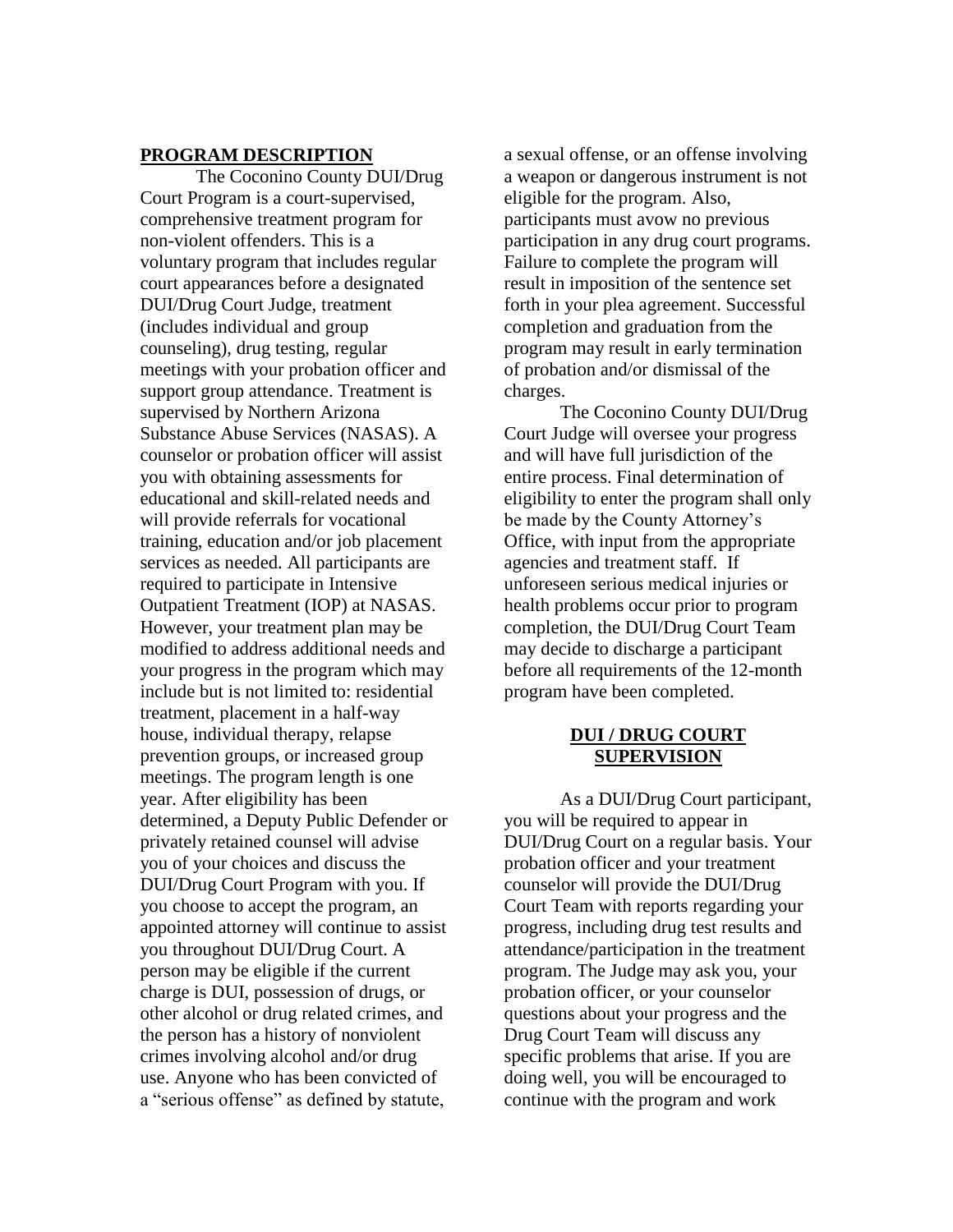with your counselor toward successful completion. If you are not doing well, the Judge will discuss this with you in court and determine further action. The goal of the DUI/Drug Court Program is to help you achieve total abstinence from illegal drugs and alcohol, and in doing so; prevent your future interaction with the criminal justice system, thus improving the quality of your life. The Judge may adjust your treatment program based on your progress.

Probation supervision consists of random, unannounced visits to your home, place of employment, treatment facility, or any other place deemed necessary to monitor compliance with the DUI/Drug Court Program requirements. Visits can be at anytime day or night and you will be required to submit to a breather and/or urinalysis test as requested.

Failure to appear in court on the date and time you are scheduled may result in a warrant being issued for your arrest. If you cannot appear in court as scheduled, you must notify the probation officer as soon as possible to explain why you cannot appear. If you are not excused by your probation officer, you must appear in court. If you are arrested for a new offense committed while on probation in DUI/Drug Court, you may be terminated from the program.

Other violations that could result in termination include consistently missing urinalysis tests, positive urinalysis tests, unsatisfactory participation in the treatment program, or violence or threats of violence directed at treatment staff, the Drug Court Team members, or other clients. All decisions regarding termination form the program will be made by the DUI/Drug Court Judge, with input from your probation officer, counselor, the

Drug Court Coordinator, the prosecuting attorney, and your appointed counsel.

#### **DUI / DRUG COURT RULES**

As a DUI/Drug Court participant, you will be required to abide by the following rules:

- 1. Attend all treatment sessions and support groups. This includes but is not limited to: individual counseling, group counseling, educational sessions, Narcotics Anonymous / Alcoholics Anonymous meetings, and/or other support group activities. If you are unable to attend a scheduled treatment session, you must contact your counselor at NASAS as soon as possible in order to obtain permission to be absent. Also, be on time. If you are late, you may not be allowed to attend, and you will be considered noncompliant. Contact your counselor if there is a possibility you may be late.
- 2. Do not make threats toward other participants or staff or behave in a violent manner. Violent or inappropriate behavior will be not be tolerated and will be reported to the court. This may result in termination from the DUI /Drug Court Program.
- 3. Do not bring any drugs, alcohol, or weapons to the court, probation department, or into the treatment center.
- 4. Dress appropriately for court and treatment sessions. As a participant, you will be expected to wear a shirt or blouse, pants, dress, or skirt of reasonable length. Shoes must be worn at all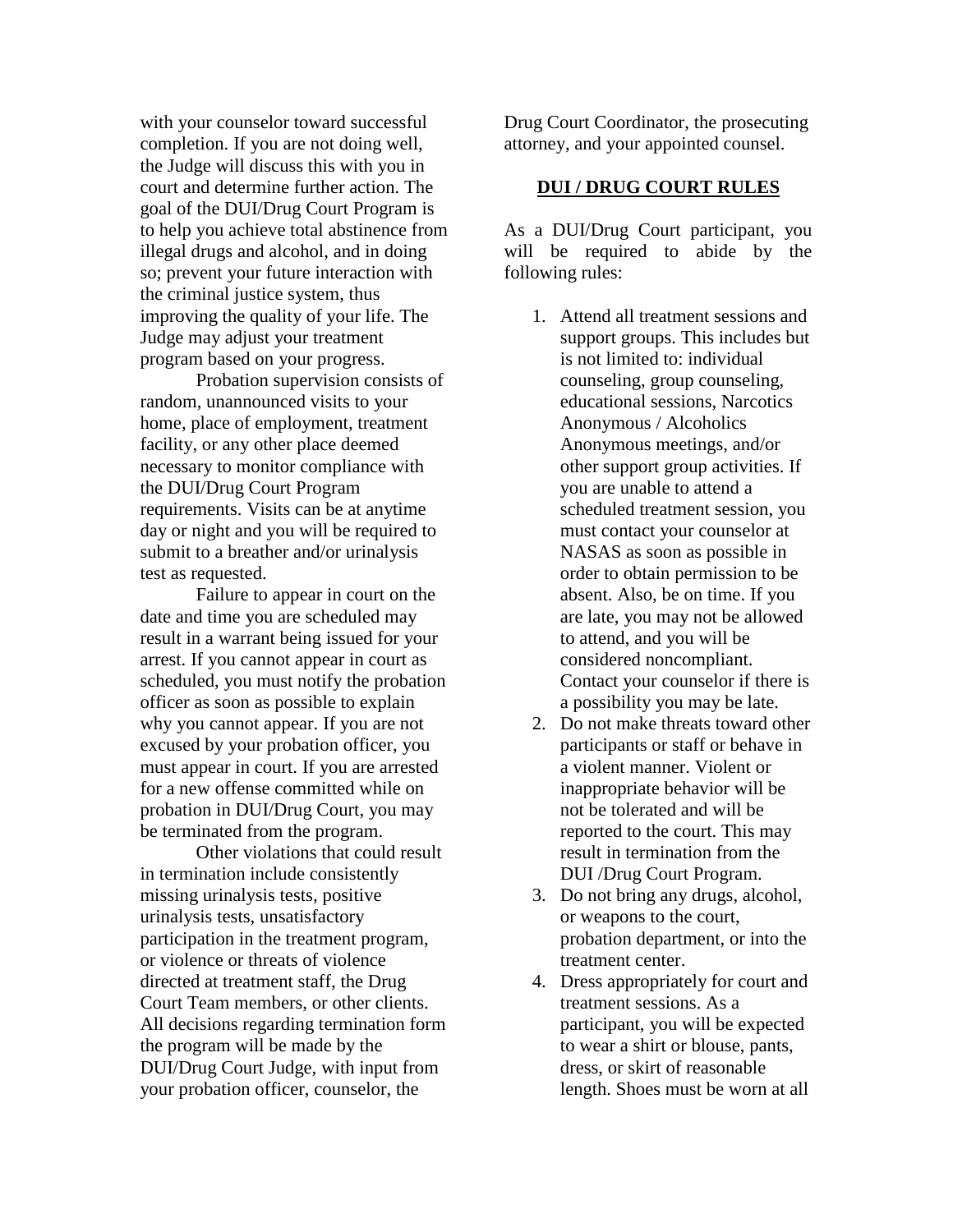times. Clothing that bears drug or alcohol-related themes or promotes or advertises alcohol or drug use is considered inappropriate. Sunglasses and/or hats are not to be worn inside the courtroom or treatment center. Speak with your treatment counselor if you need assistance with clothing.

5. Do not chew gum in court

#### **PRESCRIPTION DRUG POLICY**

During your participation in the DUI/Drug Court Program: you must notify your probation officer if you are currently being prescribed any drug and the reason you have been prescribed the drug. You must provide your probation officer with documentation and your prescription from your physician. If your prescription for medication changes at any time in the program you must provide a copy of the new prescription to probation immediately Probation may monitor medication by counting pills and prescription bottles to ensure proper usage. Prescriptions must be current; outdated prescriptions will not be accepted. You will also need a signed consent form allowing your probation officer to communicate with your physician. You are encouraged to discuss alternatives and/or options to drug therapy with your probation officer, counselor, and physician. The court may not allow you to continue taking narcotic medication, sleeping pills, or minor tranquilizers. Using prescription medication without a prescription will result in a sanction.

The following ingredients and prescription drugs cause positive tests for amphetamines and methamphetamines:

- Ephedrine
- Phenfluramine
- Ritalin
- MDA
- Benzedrine
- Desoxyn
- Preludin
- Diphenhydramine
- Chloroquine
- Monoamine Oxidase
- Phentermine
- Chlorpromazine
- Desbutal
- Xanax
- Phenylephrine
- Benzphetamine
- Psuedoephedrine
- MAMA

Ξ

- Phenylpropanolamine
- Hydrochloride
- Methoxy Phentermine

While these drugs can be sold over the counter at any drug store, it is important not to take any of these medications. If you are in need of any of these, please discuss alternative medications and therapies with your physician. Remember that all medications you are taking can show a positive reading on your urinalysis test.

#### **COURT ASSESSMENTS**

As a participant, you will pay court-ordered assessments to the Adult Probation Office. These assessments, which are set by the Judge, include \$90 each month toward your DUI/Drug Court Supervision Fee and a minimum payment each month toward your cost of defense and any fines imposed or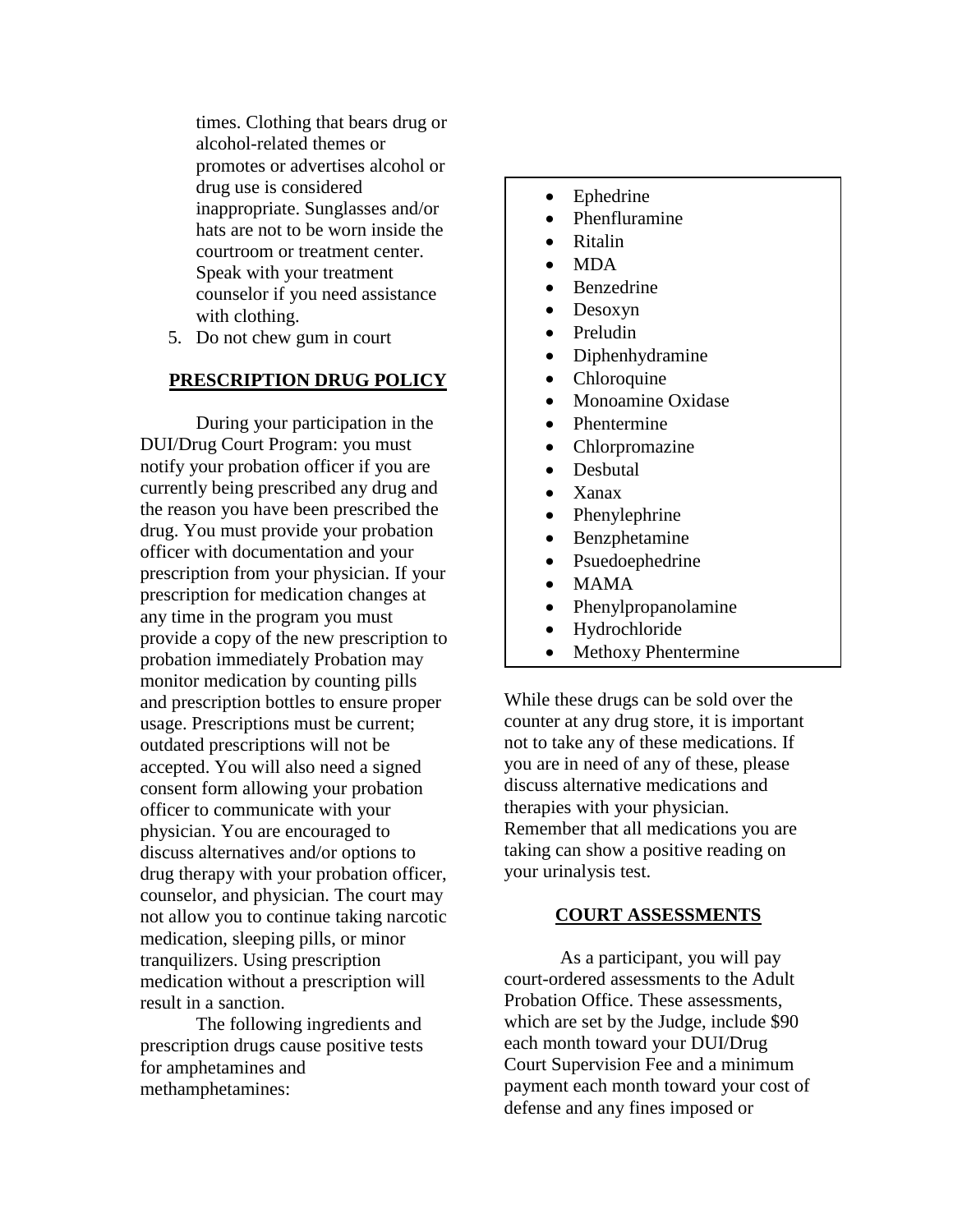restitution ordered. Payment records will be reported to the Judge as part of your regular progress report.

#### **PAYMENT SCHEDULE**

All feeds and fines must be paid monthly. You may be held up form phasing in the program if you do not pay these. All fines and fees must be paid before graduation.

Additionally, travel requests may be denied if you are not current on your payment schedule.

#### **TREATMENT PROCEDURES**

NASAS is the contracted treatment provider for DUI/Drug Court. Following your acceptance into the DUI/Drug Court Program, you will be responsible for scheduling your first meeting with NASAS. The DUI/Drug Court treatment program includes assessment, IOP treatment sessions and treatment plans, urinalysis tests, and support groups. The treatment provider, NASAS, determines when IOP treatment has been successfully completed.

#### **ASSESSMENT AND TREATMENT PLANS**

An initial assessment and treatment plan will be developed by you and your counselor following an overall assessment of your needs. The plan will act as a guide throughout your DUI/Drug Court treatment. The treatment plan will identify issues that need to be addressed in treatment, help you set goals, identify ways to attain the goals, and develop target dates for achieving them. The plan will be kept in your treatment file for regular review and necessary updates as you progress through the program. Any

revisions to the plan will be made and signed by you and your counselor. When you have completed the minimum requirements of each phase the Treatment Liaison will update the Drug Court Team on your progress towards accomplishing treatment goals. The team will then decide whether or not you are ready to phase. The treatment provider determines when IOP has been successfully completed.

#### **URINALYSIS**

You will be tested for drugs and alcohol throughout the entire treatment program. The urinalysis tests are randomly ordered. The DUI/Drug Court Judge will have access to all drug test results, including any failures to provide a urine sample. The judge or probation officer may order a drug test at anytime. The goal of the DUI/Drug Court Program is to help you achieve total abstinence from illegal drugs and alcohol. Any positive, missed, or diluted specimen may result in a sanction.

#### **COUNSELING**

Intensive outpatient treatment requires a few individual counseling sessions and many group therapy sessions. The treatment utilizes cognitive behavioral therapy in order to change actions by changing the way you think. The treatment program is designed to give skills to avoid alcohol and drug use and maintain long-term sobriety. Successful recovery can decrease or eliminate your legal problems, health problems, and social problems. The individual and group counseling sessions will help you address problems and create solutions. Your attendance at counseling sessions will be reported to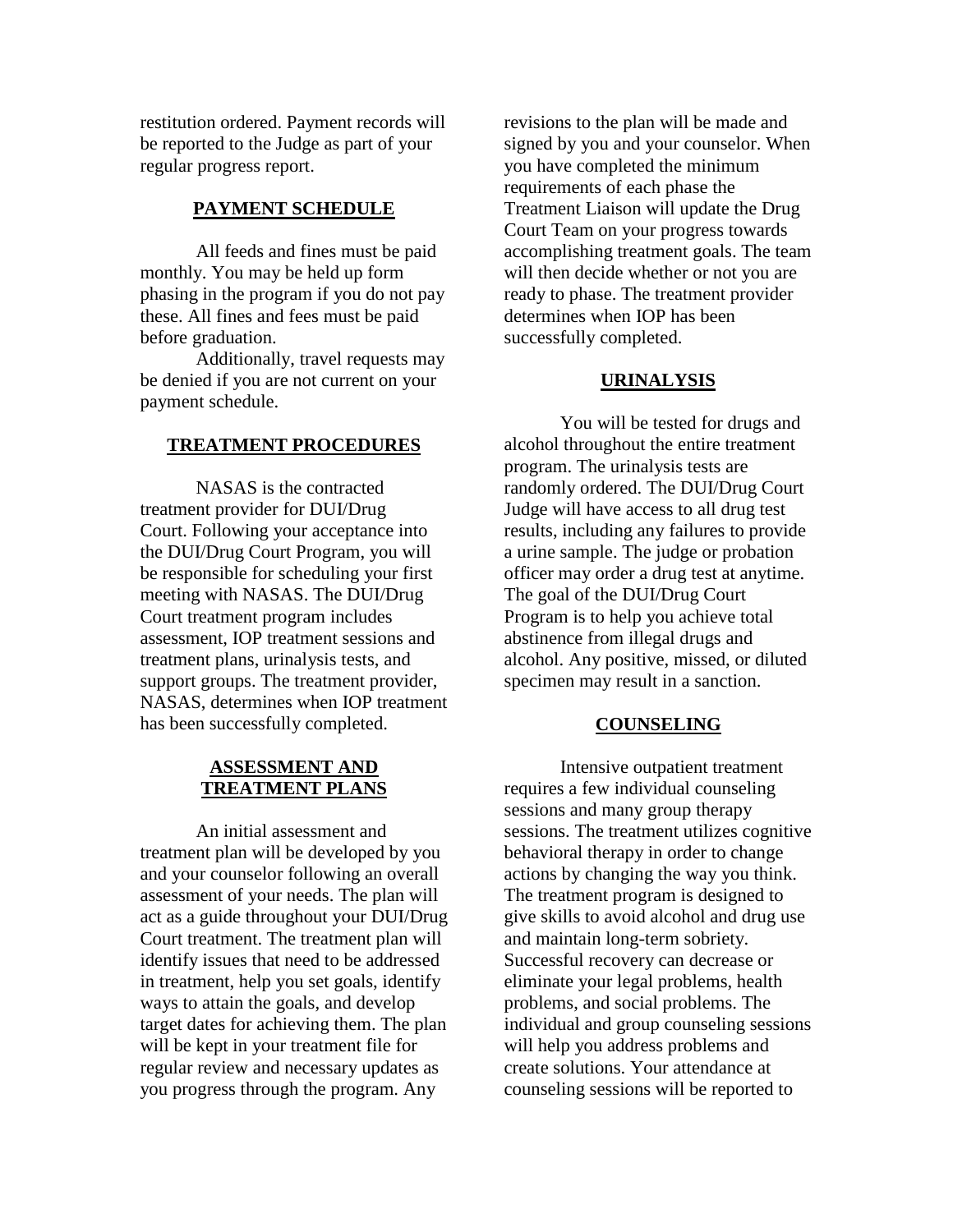the judge as part of your progress report. Nutrition will also be addressed during treatment.

## **RECOVERY SUPPORT GROUPS**

Attendance is required at 12-step meetings such as Narcotics and/or Alcoholics Anonymous, Alumni group, or other support groups. Support groups and support group activities are intended to help you build relationships with clean and sober people that support your recovery. Secular, non 12-step support groups can also be attended. Your counselor will also direct you to special interest and recovery events in the community. Support group attendance has to be verified by obtaining signatures from those conducting the meetings or recovery events. Your verification of attendance needs to be handed in to the judge every time you appear in court. All assigned support groups must be completed before you will be able to advance to the next phase of treatment.

#### **MANDATORY JAIL TIME**

Some offenses require mandatory jail sentences (DUIs). All mandatory jail sentences must be completed before you can graduate. While serving jail time, you may be eligible for work furlough. If you relapse while on work furlough, you may be required to use some of your furlough hours to attend treatment or work furlough may be terminated. Additionally, if you postpone your mandatory sentence after starting the program and are sanctioned for a violation of the program requirements, the team may require you to serve your jail time immediately.

### **TREATMENT PHASES**

The DUI/Drug Court Treatment Program is a four-phase, highly structured, intensive outpatient treatment program lasting a minimum of one year. Each phase consists of specified treatment goals and objectives and therapeutic and rehabilitative activities designed to achieve and maintain sobriety. Treatment requirements will not be the same for all participants. Your treatment plan may be modified to best suit your needs and progress in the program which may include but is not limited to: residential treatment, placement in a half-way house, individual therapy, relapse prevention groups, or increase in support group meetings.

# **PHASE 1 – STABILIZATION AND ORIENTATION**

Length: 3 months minimum

- 1. DUI/Drug Court (once per week)
- 2. Probation officer contact
- 3. Intensive Outpatient Treatment (three group sessions per week)
- 4. Random Drug and Alcohol Tests
- 5. Community Service if not employed
- 6. Curfew 9:30p.m. (7 days a week)
- 7. Support Groups (two meetings per week)
- 8. Ancillary Services as assigned

# **PHASE 2 – INTENSIVE TREATMENT**

Length: 3 months minimum

1. DUI/Drug Court (twice per month)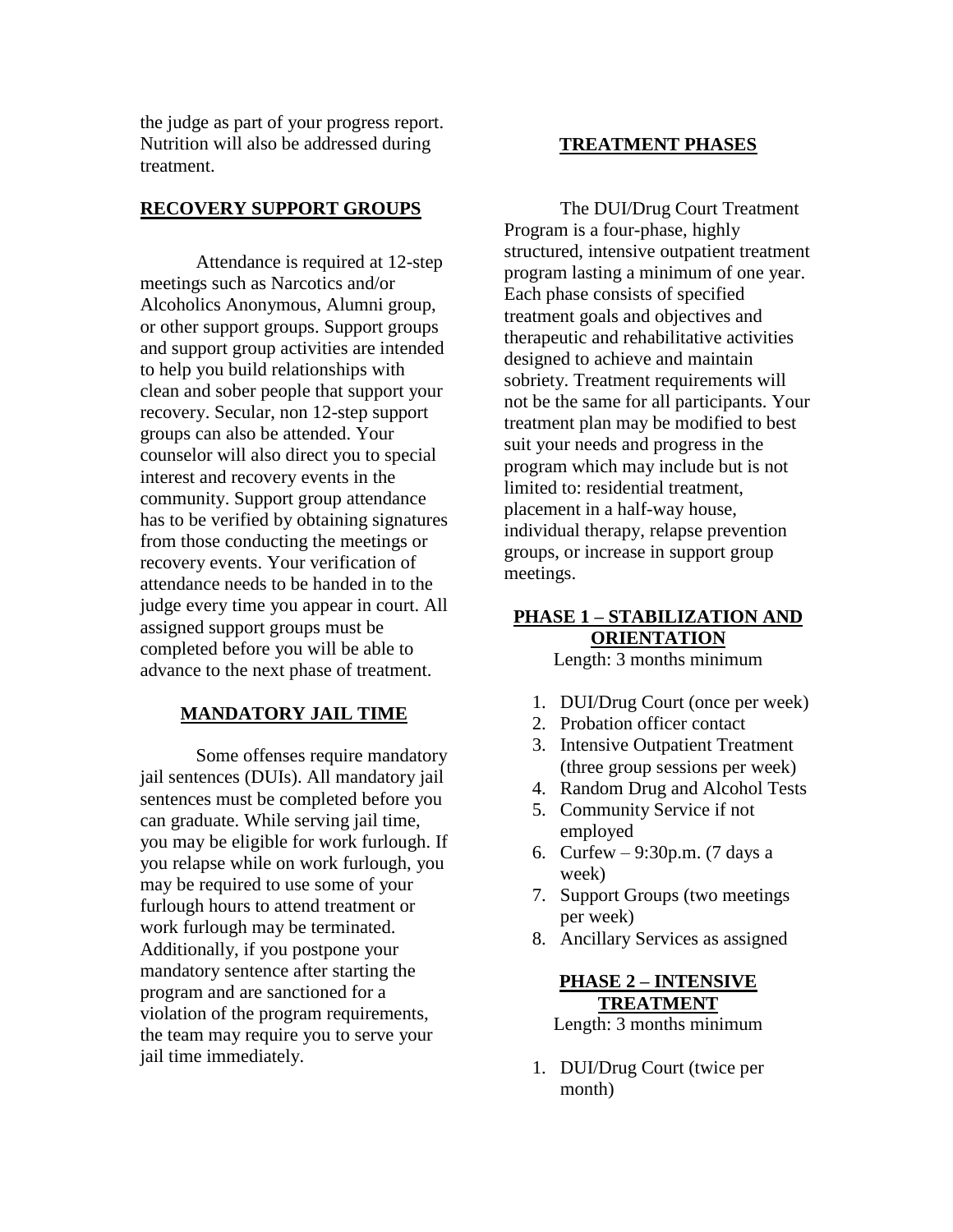- 2. Probation officer contact
- 3. Intensive Outpatient Treatment (two group sessions per week)
- 4. Random Drug and Alcohol Tests
- 5. Community Service if not employed
- 6. Curfew 10:00p.m. (7 days a week)
- 7. Support Groups (three meetings per week)

#### **PHASE 3 – CONTINUED RECOVERY**

Length: 3 months minimum

- 1. DUI/Drug Court (twice per month)
- 2. Probation officer contact
- 3. Intensive Outpatient Treatment (one group session per week)
- 4. Random Drug and Alcohol Tests
- 5. Regular meetings with sponsor/mentor
- 6. Curfew 10:30p.m. (7 days a week)
- 7. Support Groups (three meetings per week)
- 8. DUI Impact Panel as assigned
- 9. Identify potential mentors

# **PHASE 4 – TRANSITION**

Length: 3 months minimum

- 1. DUI/Drug Court (once per month)
- 2. Probation officer contact
- 3. Random Drug and Alcohol Testing
- 4. 3 Support Group meetings per week
- 5. Curfew 11:30p.m. (7 days a week)
- 6. Regular meetings with sponsor/mentor
- 7. Begin mentoring others

# **TASKS TO COMPLETE PRIOR TO LEVEL ADVANCEMENT**

- 1. Successful completion of all phase requirements.
- 2. Counselor determines Treatment Plan Goals have been accomplished.
- 3. Counselor recommends advancement to next phase of DUI/Drug Court on Progress Report.
- 4. DUI/Drug Court Team will make the decision whether or not a participant advances to the next Phase after Progress report is reviewed and progress is discussed in DUI/Drug Court staffing.
- 5. Notification of advancing to the next Phase of DUI/Drug Court will be given by the judge during court.
- 6. Must be current on monthly payments.
- 7. No sanctions or technical violations the week the participant is scheduled to phase.

# **TASKS TO COMPLETE PROIR TO GRADUATION:**

- 1. Participants must complete all Phase Requirements of the DUI/Drug Court Program.
- 2. Treatment Plan Goals must be accomplished. This will be determined by your counselor(s).
- 3. Fines and fees paid in full.
- 4. Mandatory jail time must be served.
- 5. Exit interview has been completed.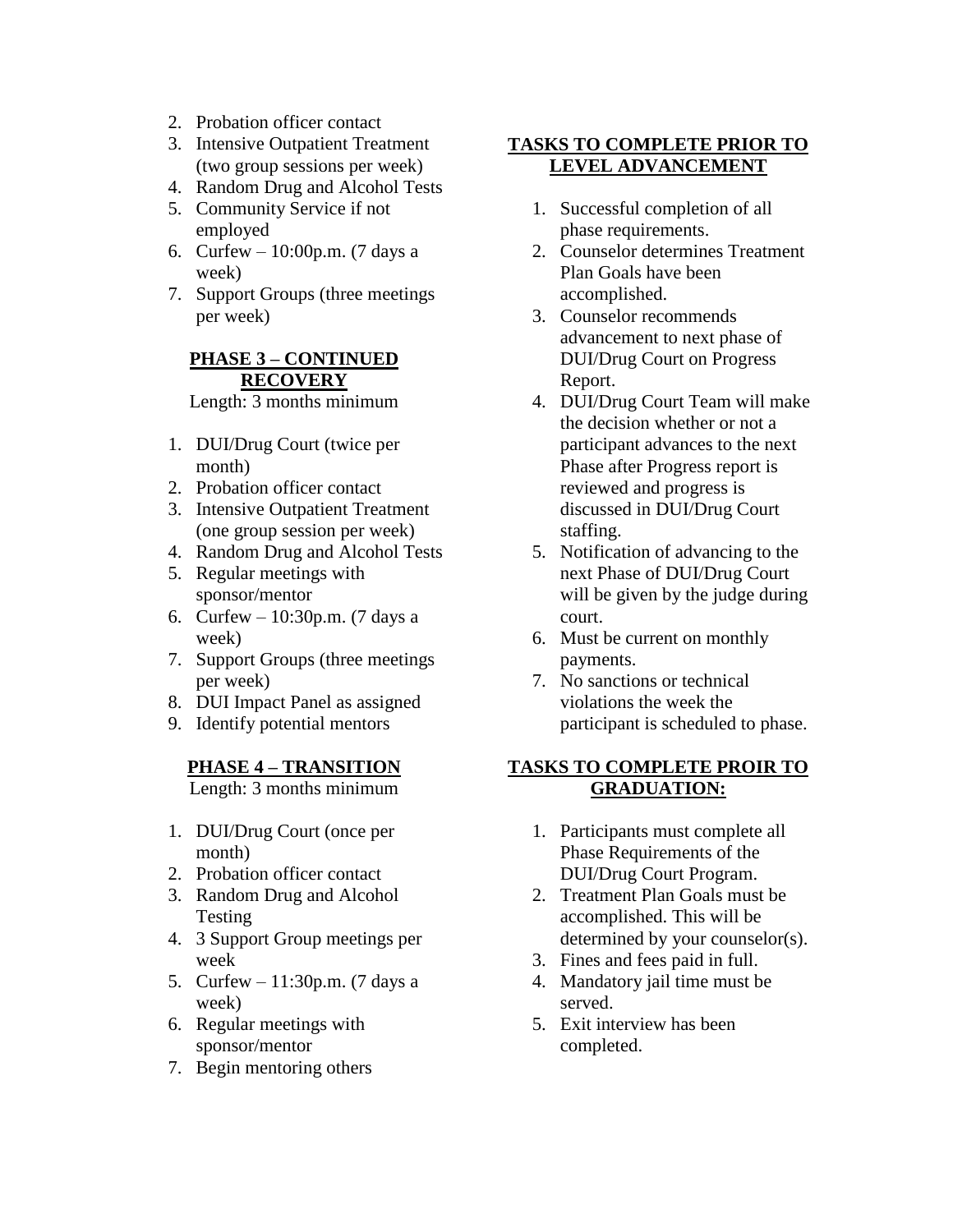6. Defendant has had clean Urinalysis and breathalyzers for a minimum of six months.

# **CONSEQUENCES**

If at any time you are not complying with the DUI/Drug Court treatment program, you will be assigned a court date to report to the judge. Noncompliance includes positive or diluted urinalyses, failure to take urinalyses as specified, or two or more unexcused absences from probation meetings or counseling sessions. Any absence from DUI/Drug Court will most likely result in a warrant. Driving on a suspended license and curfew violations will be sanctioned as well as leaving town without permission from your Probation Officer or the Court. Re-arrests may result in a sanction or program termination. The DUI/Drug Court reserves the right to modify sanctions for the most effective response. Listed below are some of the possible consequences that may be imposed:

# **The DUI/Drug Court Team may, at anytime, terminate a participant for non-compliance or if your actions are considered detrimental to the program.**

1 st Sanction: 24 hours jail **or** 8 hours community service **or** curfew.

2 nd Sanction: 48 hours jail **or** 12 hours community service **or** curfew.

 $3<sup>rd</sup>$  Sanction: 5 days jail with or without work furlough **or** 16 hours community service **or** curfew.

4<sup>th</sup> Sanction: 7 days jail with or without work furlough **or** 24 hours community service **or** curfew.

5<sup>th</sup> Sanction: 10 days jail with or without work furlough **or** 32 hours community service **or** phase extension **or** curfew.

6<sup>th</sup> Sanction: 14 days jail with or without work furlough **or** 40 hours community service **or** phase extension **or** curfew.

7<sup>th</sup> Sanction: Case reviewed by DUI/Drug Court Team to determine continued eligibility.

8<sup>th</sup> Sanction: Non-compliance; **termination** from the DUI/Drug Court Program.

# **COMMUNITY SERVICE**

Participants may be assigned community service as a sanction imposed by the judge. Assistance in finding community service will be provided by the probation officer; however, the participant may request a specific organization. The organization must be a site that has been approved by the Adult Probation Community Service Coordinator.

# **EDUCATION, VOCATION AND EMPLOYMENT PROGRAMS**

Recovery from substance addiction means developing self-reliance and becoming a productive, responsible individual of society. The DUI/Drug Court Program requires full time employment or education. A part-time job and student status will satisfy program requirements while participating in the program. Prior to graduation, you will be expected to be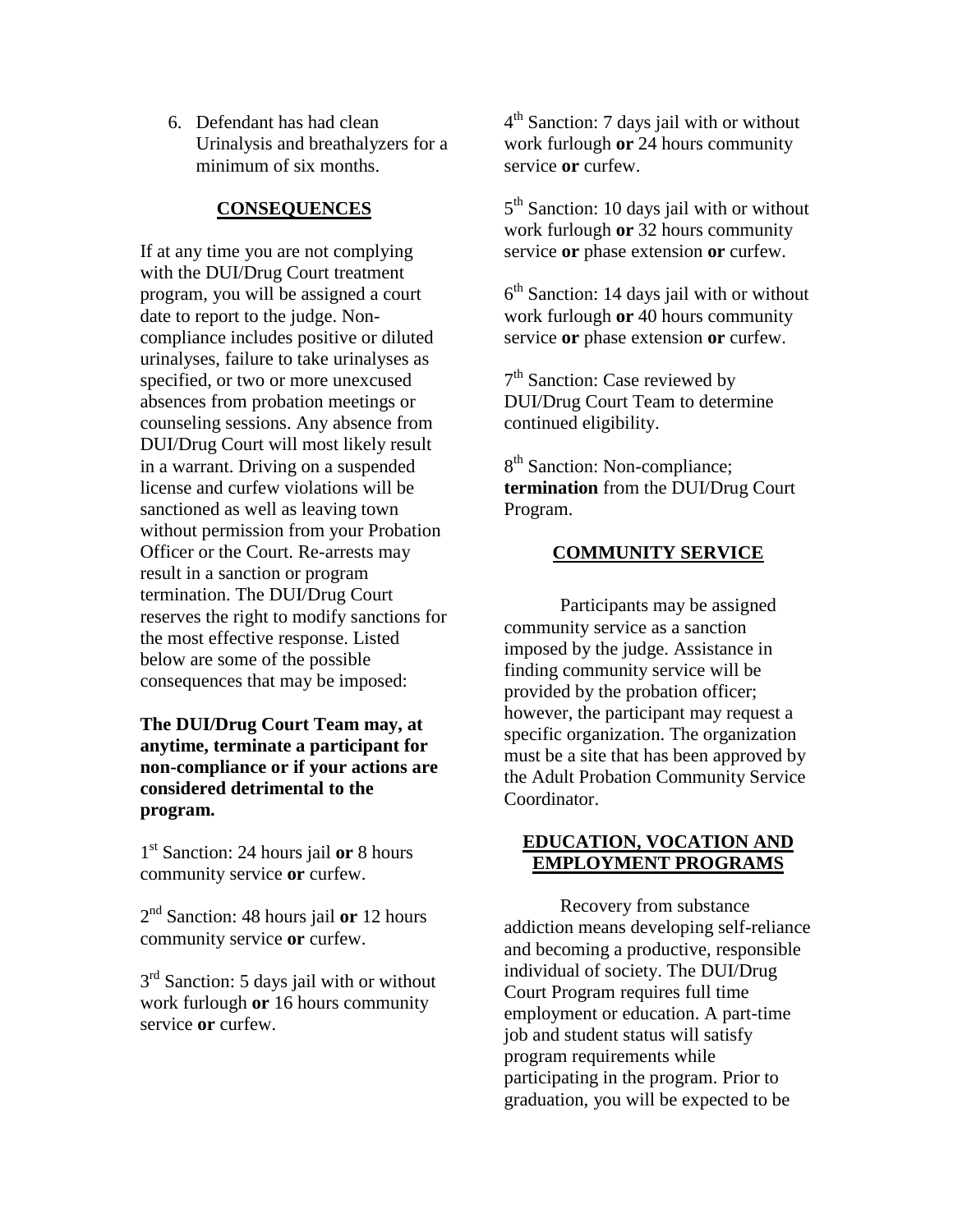involved in an educational or vocational training program if needed. Your counselor or probation officer will work to assist you in obtaining an assessment of your needs and skills and will refer you to the proper agencies for education, training and job placement. If you are unemployed or not a full-time student you may be placed on formal job search and/or required to complete community service until employment is obtained.

#### **SOCIAL SERVICES**

Upon your entry into the DUI/Drug Court Program, your counselor or your probation officer will assess your housing, transportation, family and general living needs and when appropriate, refer you to a city, county, or state agency for assistance.

#### **CONFIDENTIALITY**

You will be asked to sign a statement releasing appropriate information to the DUI/Drug Court Judge and the Drug Court Team members. An identification number will be assigned to you that will be used in all evaluation activities to safeguard your identity.

#### **TRAVEL**

Travel is a privilege not a right. In Phase 1, no travel is allowed unless a serious emergency arises. Travel is often used as an incentive for sustained sobriety and progress in Phases 2, 3, and 4. You will only be allowed to travel if you are in good standing with the program. Any overnight travel requests must be turned in to probation by 5:00p.m. the Tuesday prior to court. If you are given permission to travel you

must call Probation before you leave and when you return. Additionally, you may be required to make arrangements to submit a urinalysis test while on travel.

## **GRADUATION**

Once you have successfully completed the treatment program, you will graduate from the DUI/Drug Court Program. Graduation from the program will be determined by the DUI/Drug Court Judge *only* with recommendations from the DUI/Drug Court Team. At graduation, your family will be invited to join you in court as the judge congratulates you for successfully completing the DUI/Drug Court Program and achieving your goal to establish a drug-free life.

#### **CONCLUSION**

The DUI/Drug Court Program has been developed to help you achieve total abstinence from illegal drugs and alcohol. The program is designed to promote self-sufficiency and to return you to the community as a productive and responsible member. The program is voluntary and is your personal choice to participate. The Judge, DUI/Drug Court Coordinator, the court staff, the Prosecuting and Defense attorneys, your treatment counselor, and Probation Officer are present to guide and assist you, but the final responsibility is yours. You must be motivated to make this change and to commit to a drug-free life.

Good Luck to you!